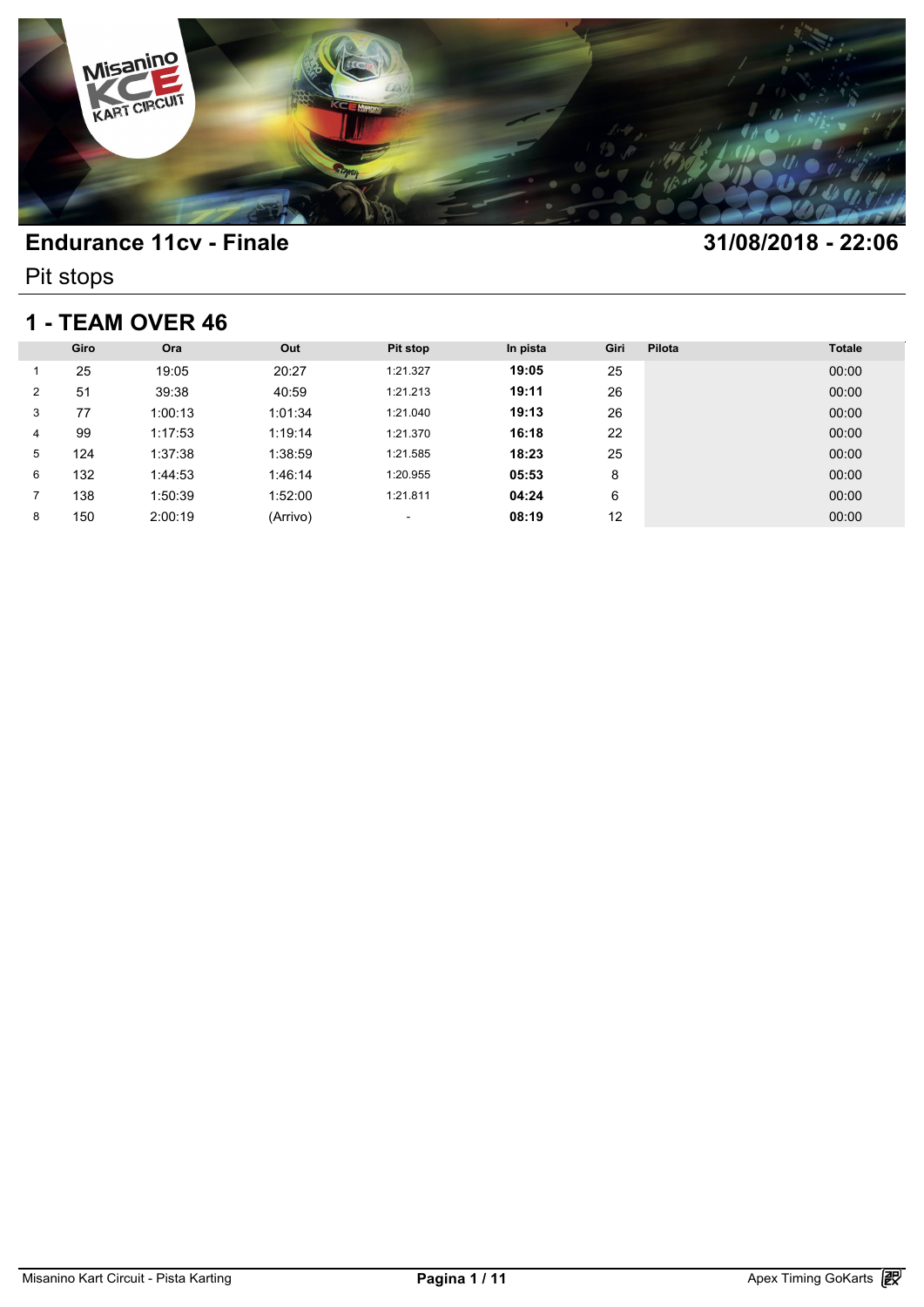

Pit stops

### **8 - ERRANI TEAM**

| 8 - ERRANI TEAM |      |         |          |          |          |      |        |               |  |  |
|-----------------|------|---------|----------|----------|----------|------|--------|---------------|--|--|
|                 | Giro | Ora     | Out      | Pit stop | In pista | Giri | Pilota | <b>Totale</b> |  |  |
|                 | 25   | 19:11   | 20:33    | 1:21.319 | 19:11    | 25   |        | 00:00         |  |  |
| $\overline{2}$  | 48   | 37:42   | 39:03    | 1:21.369 | 17:09    | 23   |        | 00:00         |  |  |
| 3               | 73   | 57:35   | 58:56    | 1:21.131 | 18:31    | 25   |        | 00:00         |  |  |
| 4               | 98   | 1:17:31 | 1:18:52  | 1:21.447 | 18:34    | 25   |        | 00:00         |  |  |
| 5               | 102  | 1:21:48 | 1:23:10  | 1:21.275 | 02:56    | 4    |        | 00:00         |  |  |
| 6               | 122  | 1:38:01 | 1:39:22  | 1:21.355 | 14:50    | 20   |        | 00:00         |  |  |
|                 | 141  | 1:53:30 | 1:54:52  | 1:21.512 | 14:08    | 19   |        | 00:00         |  |  |
| 8               | 150  | 2:00:55 | (Arrivo) | ٠        | 06:03    | 9    |        | 00:00         |  |  |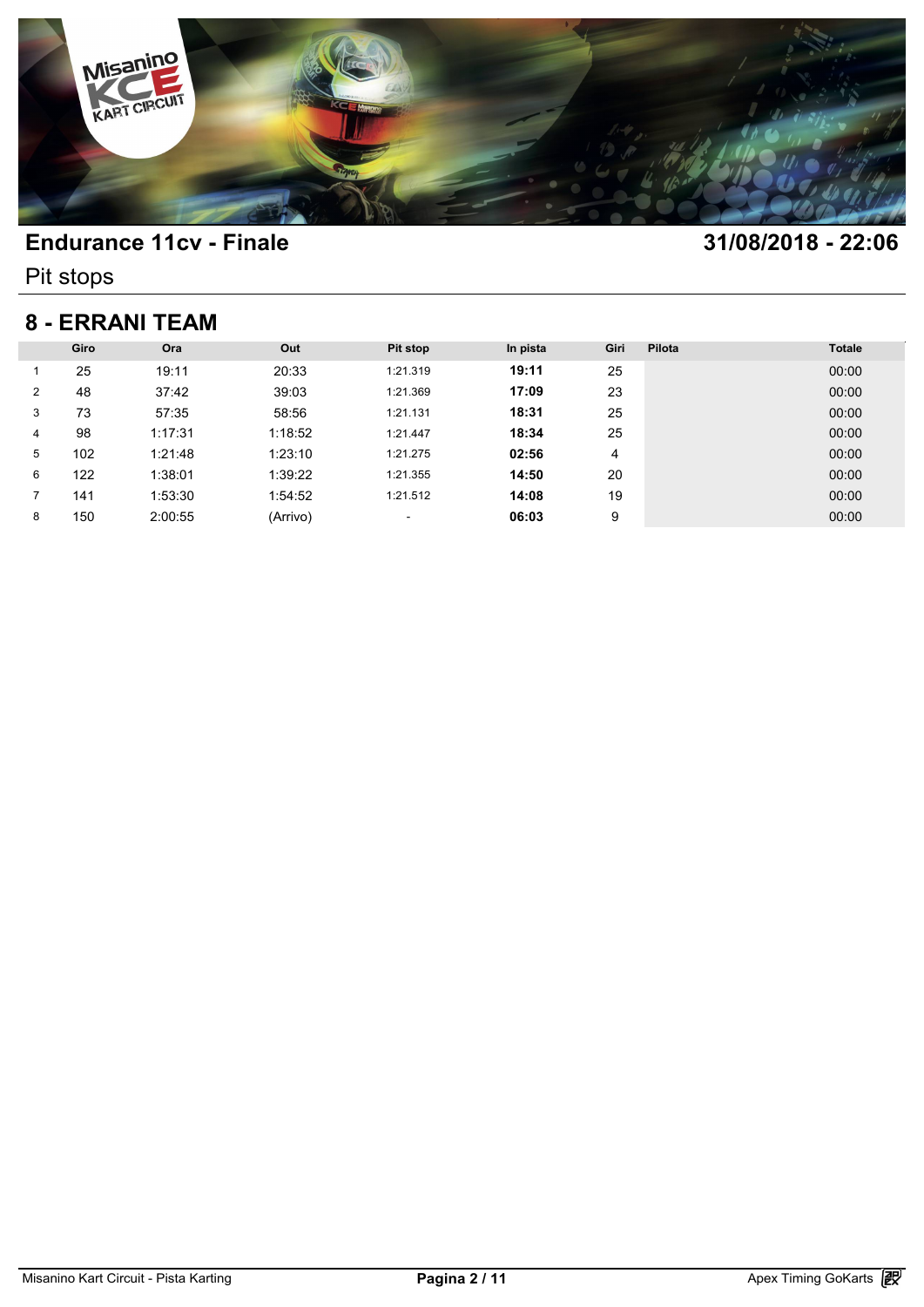

Pit stops

# **6 - DRGM**

| 6 - DRGM       |      |         |          |          |          |      |        |               |  |  |
|----------------|------|---------|----------|----------|----------|------|--------|---------------|--|--|
|                | Giro | Ora     | Out      | Pit stop | In pista | Giri | Pilota | <b>Totale</b> |  |  |
|                | 11   | 08:58   | 10:19    | 1:21.074 | 08:58    | 11   |        | 00:00         |  |  |
| $\overline{2}$ | 37   | 29:51   | 31:12    | 1:21.132 | 19:32    | 26   |        | 00:00         |  |  |
| 3              | 43   | 35:43   | 37:04    | 1:20.786 | 04:30    | 6    |        | 00:00         |  |  |
| 4              | 69   | 56:27   | 57:48    | 1:21.143 | 19:22    | 26   |        | 00:00         |  |  |
| 5              | 95   | 1:17:03 | 1:18:24  | 1:20.972 | 19:14    | 26   |        | 00:00         |  |  |
| 6              | 121  | 1:37:46 | 1:39:08  | 1:21.473 | 19:22    | 26   |        | 00:00         |  |  |
|                | 142  | 1:54:41 | 1:56:01  | 1:20.707 | 15:32    | 21   |        | 00:00         |  |  |
| 8              | 149  | 2:00:35 | (Arrivo) | ٠        | 04:33    |      |        | 00:00         |  |  |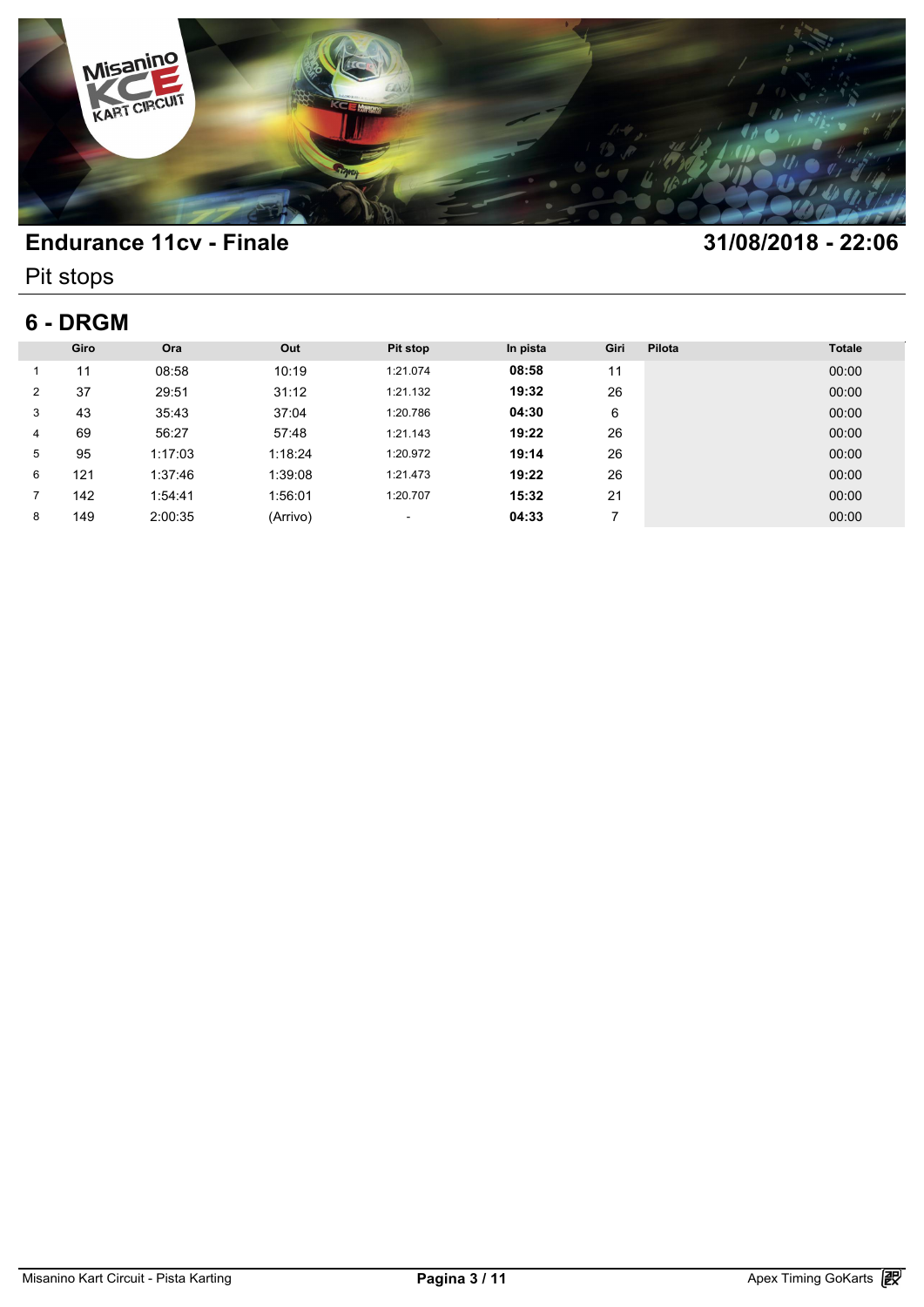

Pit stops

## **3 - PAGANEDO RT**

| <b>3 - PAGANEDO RT</b> |      |         |          |          |          |      |        |               |  |  |
|------------------------|------|---------|----------|----------|----------|------|--------|---------------|--|--|
|                        | Giro | Ora     | Out      | Pit stop | In pista | Giri | Pilota | <b>Totale</b> |  |  |
|                        | 25   | 19:19   | 20:40    | 1:20.932 | 19:19    | 25   |        | 00:00         |  |  |
| $\overline{2}$         | 51   | 39:58   | 41:19    | 1:20.855 | 19:18    | 26   |        | 00:00         |  |  |
| 3                      | 58   | 46:36   | 47:56    | 1:20.618 | 05:16    | 7    |        | 00:00         |  |  |
| 4                      | 84   | 1:07:21 | 1:08:39  | 1:17.636 | 19:24    | 26   |        | 00:00         |  |  |
| 5                      | 101  | 1:21:27 | 1:26:31  | 5:03.815 | 12:47    | 17   |        | 00:00         |  |  |
| 6                      | 120  | 1:40:45 | 1:42:06  | 1:20.565 | 14:14    | 19   |        | 00:00         |  |  |
|                        | 130  | 1:49:32 | 1:50:52  | 1:20.437 | 07:26    | 10   |        | 00:00         |  |  |
| 8                      | 144  | 2:00:42 | (Arrivo) | ٠        | 09:49    | 14   |        | 00:00         |  |  |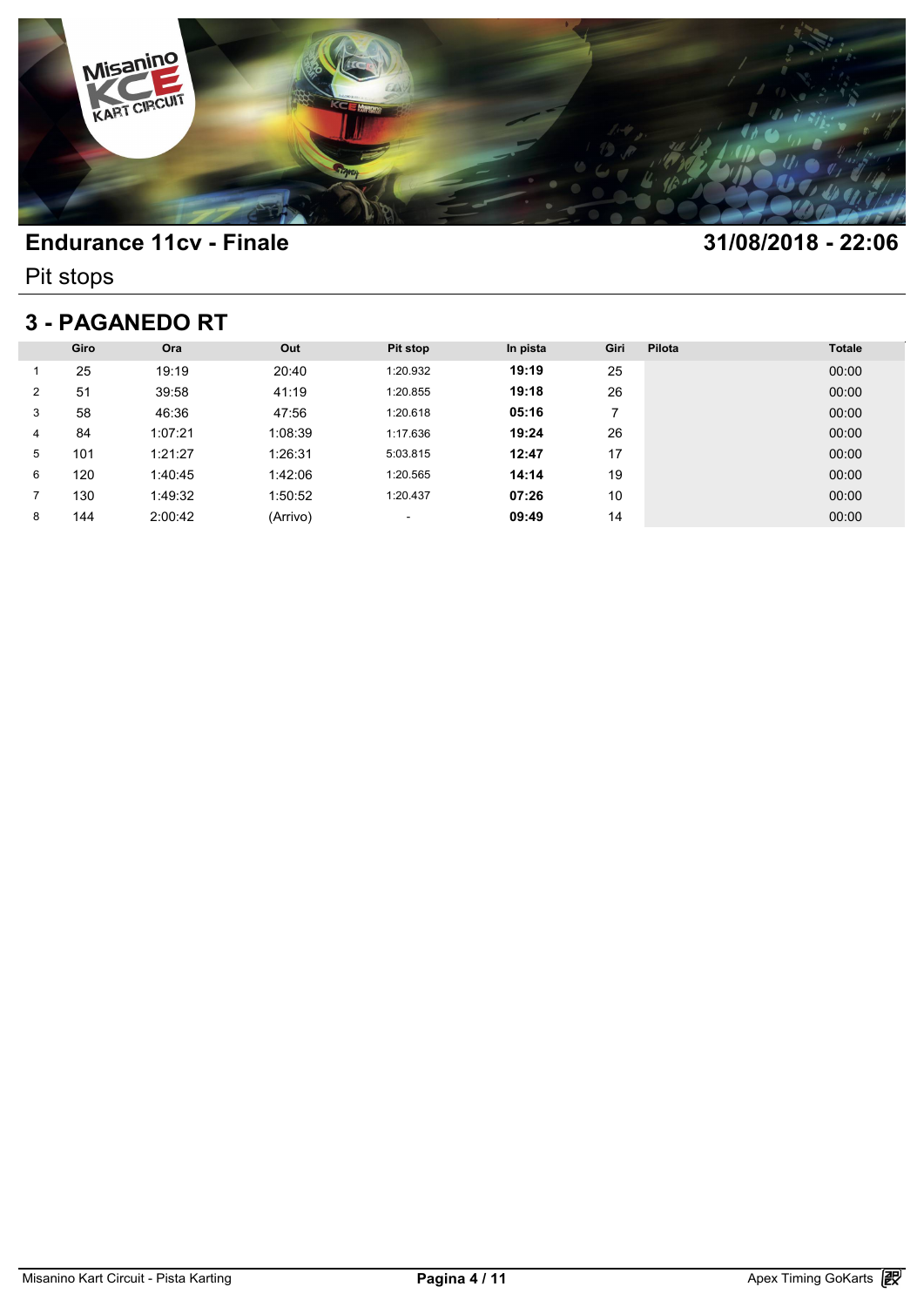

Pit stops

### **4 - BRUS TEAM**

| <b>4 - BRUS TEAM</b> |      |         |          |          |          |      |        |               |  |  |
|----------------------|------|---------|----------|----------|----------|------|--------|---------------|--|--|
|                      | Giro | Ora     | Out      | Pit stop | In pista | Giri | Pilota | <b>Totale</b> |  |  |
|                      | 23   | 17:51   | 19:12    | 1:20.786 | 17:51    | 23   |        | 00:00         |  |  |
| $\overline{2}$       | 42   | 33:25   | 34:51    | 1:25.908 | 14:13    | 19   |        | 00:00         |  |  |
| 3                    | 65   | 52:01   | 53:23    | 1:22.253 | 17:10    | 23   |        | 00:00         |  |  |
| 4                    | 82   | 1:06:10 | 1:07:31  | 1:21.432 | 12:47    | 17   |        | 00:00         |  |  |
| 5                    | 104  | 1:23:51 | 1:25:13  | 1:21.919 | 16:19    | 22   |        | 00:00         |  |  |
| 6                    | 114  | 1:32:41 | 1:34:02  | 1:20.307 | 07:28    | 10   |        | 00:00         |  |  |
|                      | 135  | 1:49:36 | 1:51:03  | 1:27.490 | 15:34    | 21   |        | 00:00         |  |  |
| 8                    | 149  | 2:00:53 | (Arrivo) | ٠        | 09:49    | 14   |        | 00:00         |  |  |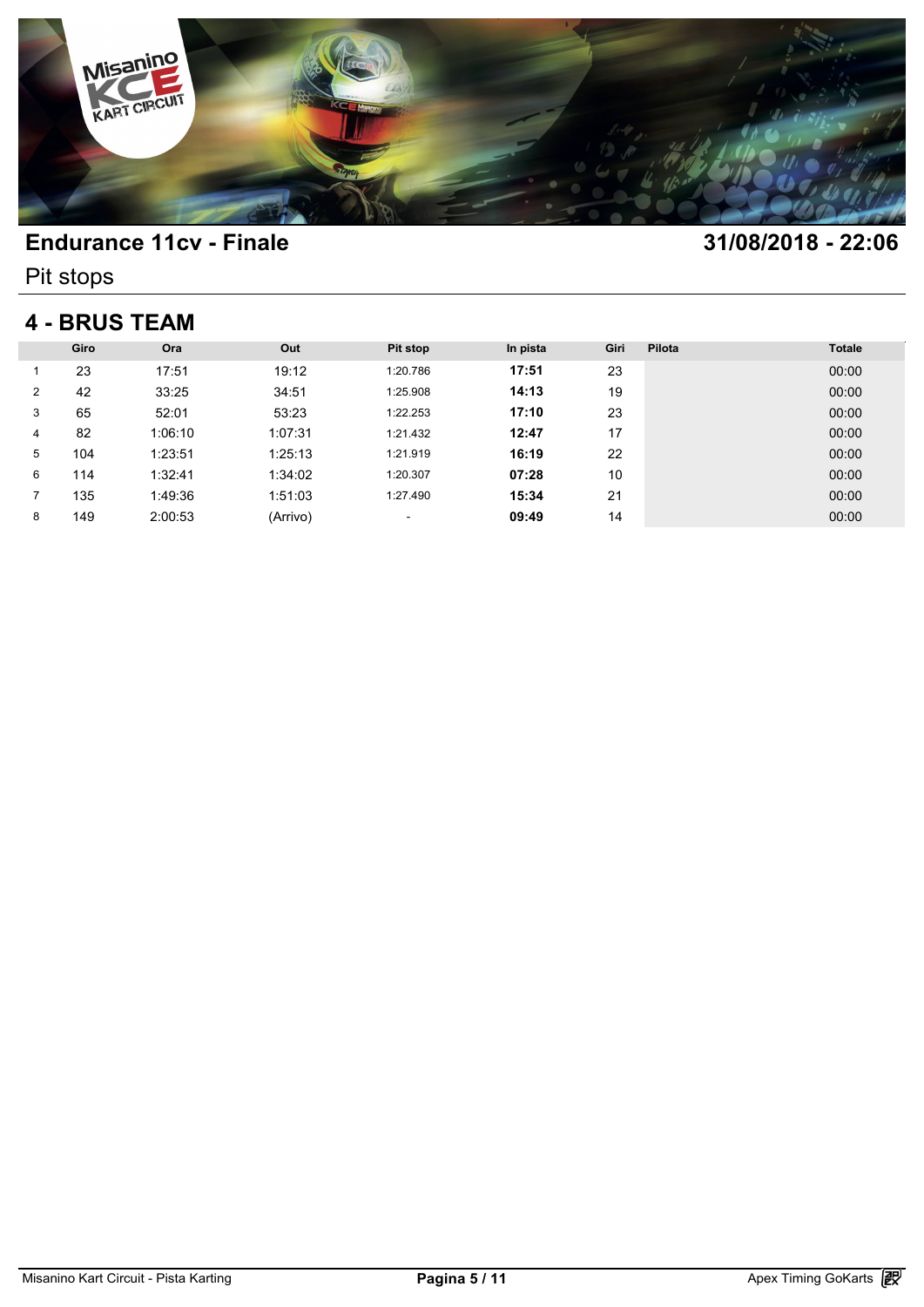

Pit stops

### **5 - CAVEJA TEAM**

| <b>5 - CAVEJA TEAM</b> |      |         |          |          |          |      |        |               |  |  |
|------------------------|------|---------|----------|----------|----------|------|--------|---------------|--|--|
|                        | Giro | Ora     | Out      | Pit stop | In pista | Giri | Pilota | <b>Totale</b> |  |  |
|                        | 24   | 18:36   | 19:59    | 1:23.184 | 18:36    | 24   |        | 00:00         |  |  |
| 2                      | 50   | 39:26   | 40:48    | 1:22.158 | 19:27    | 26   |        | 00:00         |  |  |
| 3                      | 74   | 58:45   | 1:00:06  | 1:20.323 | 17:57    | 24   |        | 00:00         |  |  |
| 4                      | 99   | 1:18:46 | 1:20:09  | 1:22.859 | 18:40    | 25   |        | 00:00         |  |  |
| 5                      | 121  | 1:36:35 | 1:37:56  | 1:21.009 | 16:25    | 22   |        | 00:00         |  |  |
| 6                      | 133  | 1:46:53 | 1:48:14  | 1:21.255 | 08:57    | 12   |        | 00:00         |  |  |
|                        | 135  | 1:49:41 | 1:51:01  | 1:19.821 | 01:26    | 2    |        | 00:00         |  |  |
| 8                      | 149  | 2:00:46 | (Arrivo) | ٠        | 09:44    | 14   |        | 00:00         |  |  |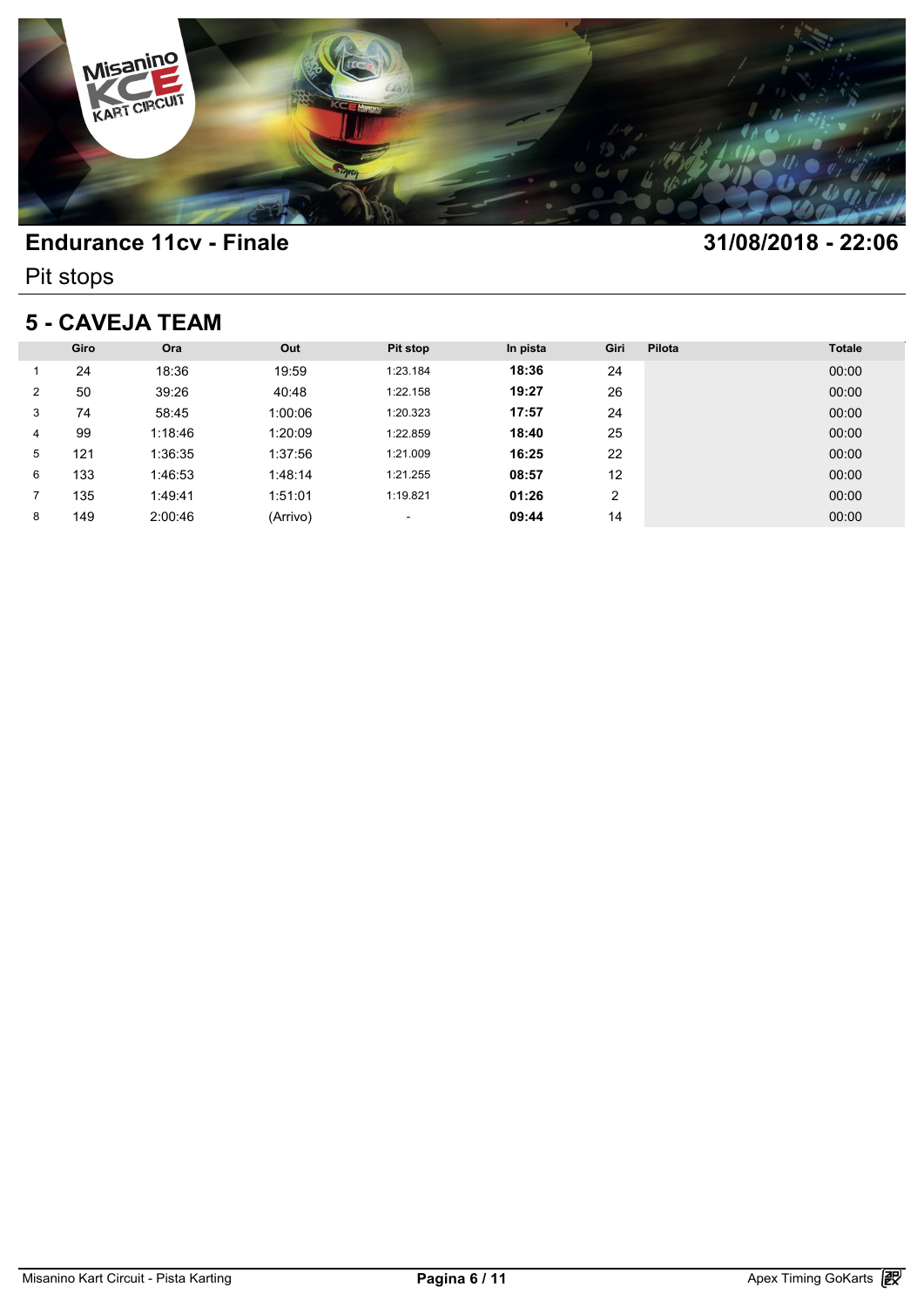

Pit stops

### **11 - PILOTIAMO**

| <b>11 - PILOTIAMO</b> |      |         |          |          |          |      |        |               |  |  |
|-----------------------|------|---------|----------|----------|----------|------|--------|---------------|--|--|
|                       | Giro | Ora     | Out      | Pit stop | In pista | Giri | Pilota | <b>Totale</b> |  |  |
|                       | 22   | 17:19   | 18:40    | 1:21.236 | 17:19    | 22   |        | 00:00         |  |  |
| $\overline{2}$        | 44   | 35:13   | 36:32    | 1:19.360 | 16:32    | 22   |        | 00:00         |  |  |
| 3                     | 70   | 56:03   | 57:35    | 1:31.651 | 19:31    | 26   |        | 00:00         |  |  |
| 4                     | 91   | 1:13:19 | 1:14:41  | 1:21.391 | 15:44    | 21   |        | 00:00         |  |  |
| 5                     | 107  | 1:26:35 | 1:27:57  | 1:21.702 | 11:54    | 16   |        | 00:00         |  |  |
| 6                     | 121  | 1:38:25 | 1:39:46  | 1:21.198 | 10:28    | 14   |        | 00:00         |  |  |
|                       | 135  | 1:50:18 | 1:51:40  | 1:21.457 | 10:31    | 14   |        | 00:00         |  |  |
| 8                     | 148  | 2:00:42 | (Arrivo) | ٠        | 09:02    | 13   |        | 00:00         |  |  |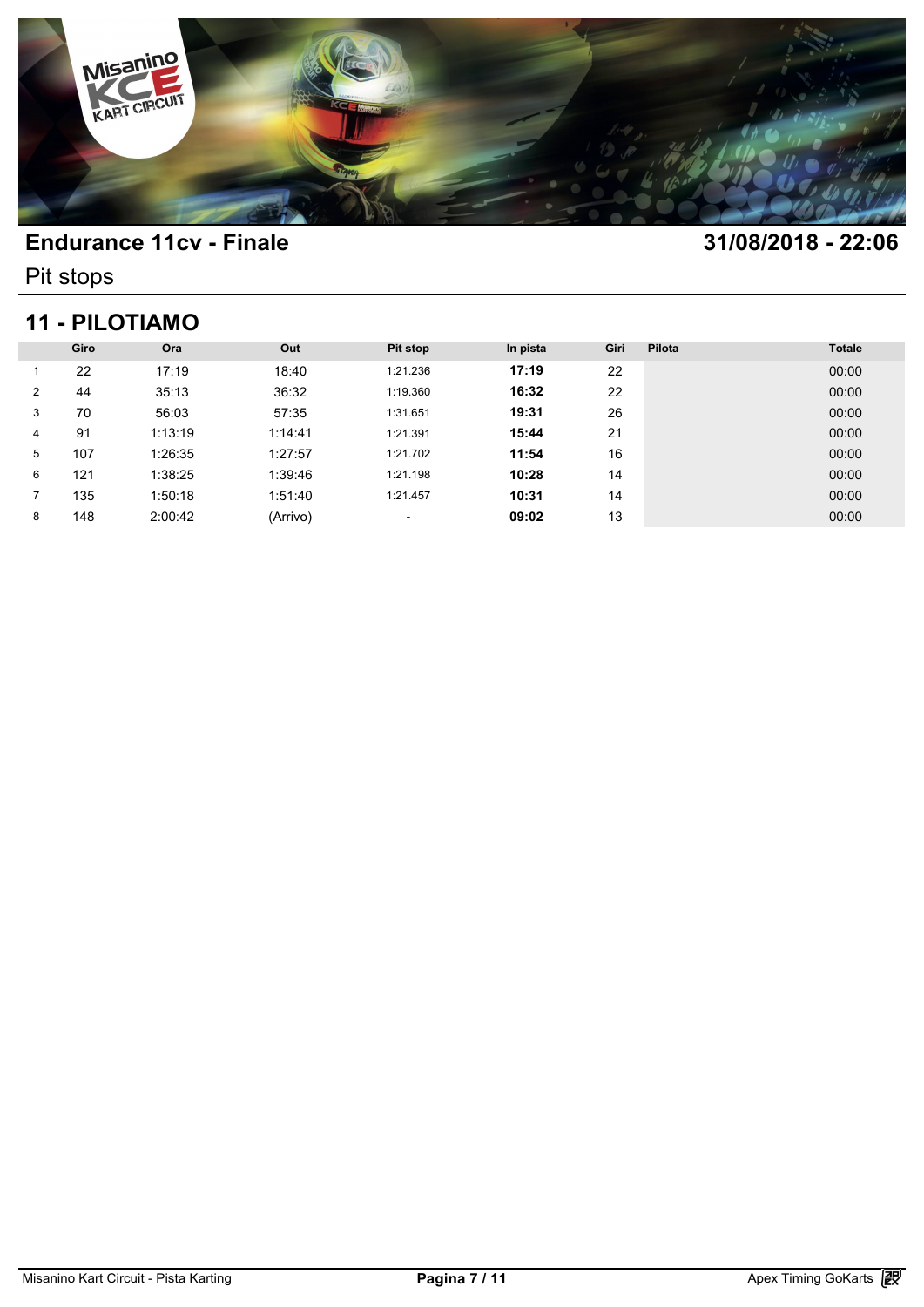

Pit stops

### **2 - SMALLVILLE**

| 2 - SMALLVILLE |      |         |          |          |          |      |        |               |  |  |
|----------------|------|---------|----------|----------|----------|------|--------|---------------|--|--|
|                | Giro | Ora     | Out      | Pit stop | In pista | Giri | Pilota | <b>Totale</b> |  |  |
|                | 18   | 14:27   | 15:54    | 1:26.483 | 14:27    | 18   |        | 00:00         |  |  |
| $\overline{2}$ | 40   | 32:28   | 33:58    | 1:30.066 | 16:34    | 22   |        | 00:00         |  |  |
| 3              | 57   | 47:05   | 48:27    | 1:21.979 | 13:07    | 17   |        | 00:00         |  |  |
| 4              | 82   | 1:07:13 | 1:08:42  | 1:29.084 | 18:45    | 25   |        | 00:00         |  |  |
| 5              | 104  | 1:25:14 | 1:26:17  | 1:02.265 | 16:32    | 22   |        | 00:00         |  |  |
| 6              | 120  | 1:38:20 | 1:39:41  | 1:20.637 | 12:03    | 16   |        | 00:00         |  |  |
|                | 136  | 1:51:43 | 1:53:05  | 1:21.843 | 12:02    | 16   |        | 00:00         |  |  |
| 8              | 147  | 2:00:45 | (Arrivo) | ٠        | 07:40    | 11   |        | 00:00         |  |  |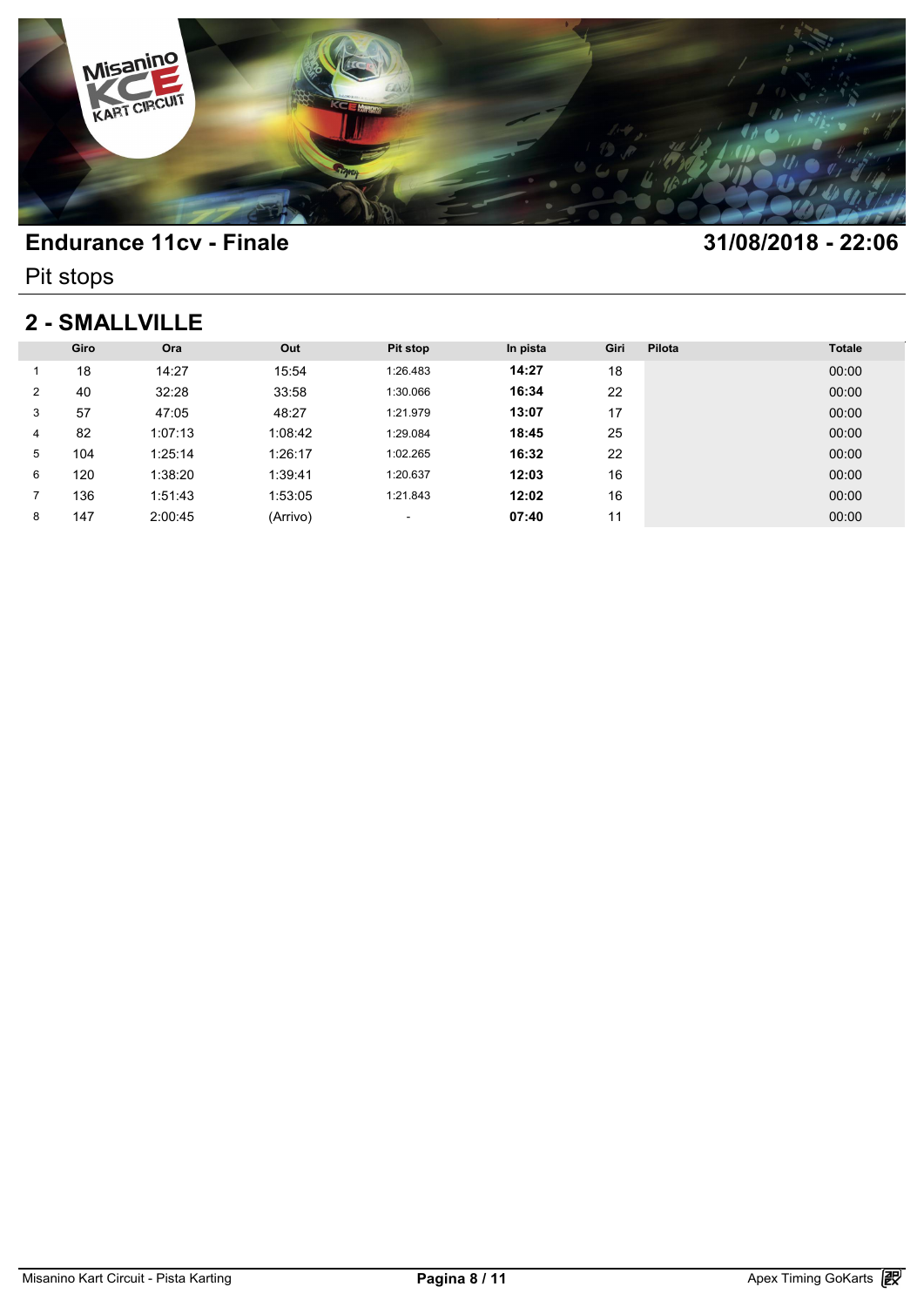

Pit stops

### **9 - RUBICONE CORSE**

| <b>9 - RUBICONE CORSE</b> |      |         |          |          |          |      |        |               |  |  |
|---------------------------|------|---------|----------|----------|----------|------|--------|---------------|--|--|
|                           | Giro | Ora     | Out      | Pit stop | In pista | Giri | Pilota | <b>Totale</b> |  |  |
|                           | 22   | 17:29   | 18:49    | 1:19.371 | 17:29    | 22   |        | 00:00         |  |  |
| $\overline{2}$            | 38   | 31:02   | 32:33    | 1:31.261 | 12:13    | 16   |        | 00:00         |  |  |
| 3                         | 52   | 43:23   | 44:44    | 1:20.692 | 10:49    | 14   |        | 00:00         |  |  |
| 4                         | 70   | 58:03   | 59:24    | 1:20.429 | 13:19    | 18   |        | 00:00         |  |  |
| 5                         | 90   | 1:14:41 | 1:16:02  | 1:20.460 | 15:17    | 20   |        | 00:00         |  |  |
| 6                         | 104  | 1:26:35 | 1:27:55  | 1:20.587 | 10:32    | 14   |        | 00:00         |  |  |
|                           | 119  | 1:39:14 | 1:40:37  | 1:22.673 | 11:18    | 15   |        | 00:00         |  |  |
| 8                         | 147  | 2:00:46 | (Arrivo) | ٠        | 20:09    | 28   |        | 00:00         |  |  |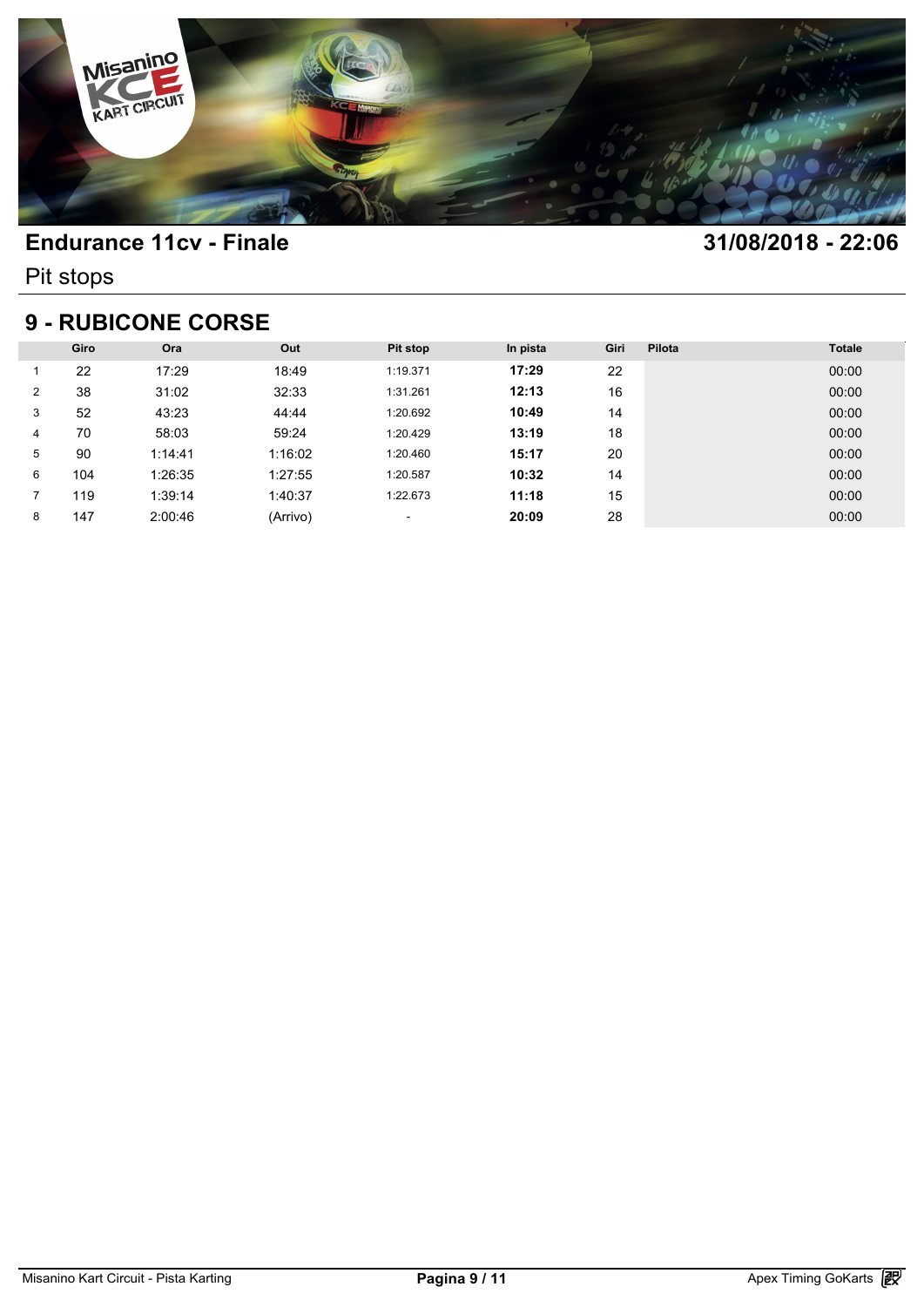

Pit stops

## **10 - LET'S GO KARTING**

| 10 - LET'S GO KARTING |      |         |          |                          |          |      |        |               |  |  |
|-----------------------|------|---------|----------|--------------------------|----------|------|--------|---------------|--|--|
|                       | Giro | Ora     | Out      | <b>Pit stop</b>          | In pista | Giri | Pilota | <b>Totale</b> |  |  |
|                       | 15   | 12:09   | 12:35    | 26.274                   | 12:09    | 15   |        | 00:00         |  |  |
| 2                     | 40   | 31:52   | 34:18    | 2:26.546                 | 19:17    | 25   |        | 00:00         |  |  |
| 3                     | 60   | 49:20   | 49:53    | 32.893                   | 15:01    | 20   |        | 00:00         |  |  |
| 4                     | 82   | 1:06:36 | 1:09:07  | 2:31.408                 | 16:43    | 22   |        | 00:00         |  |  |
| 5                     | 101  | 1:23:29 | 1:24:55  | 1:26.404                 | 14:21    | 19   |        | 00:00         |  |  |
| 6                     | 119  | 1:38:32 | 1:40:04  | 1:32.105                 | 13:36    | 18   |        | 00:00         |  |  |
|                       | 130  | 1:48:23 | 1:49:48  | 1:24.970                 | 08:18    | 11   |        | 00:00         |  |  |
| 8                     | 145  | 2:00:41 | (Arrivo) | $\overline{\phantom{a}}$ | 10:53    | 15   |        | 00:00         |  |  |